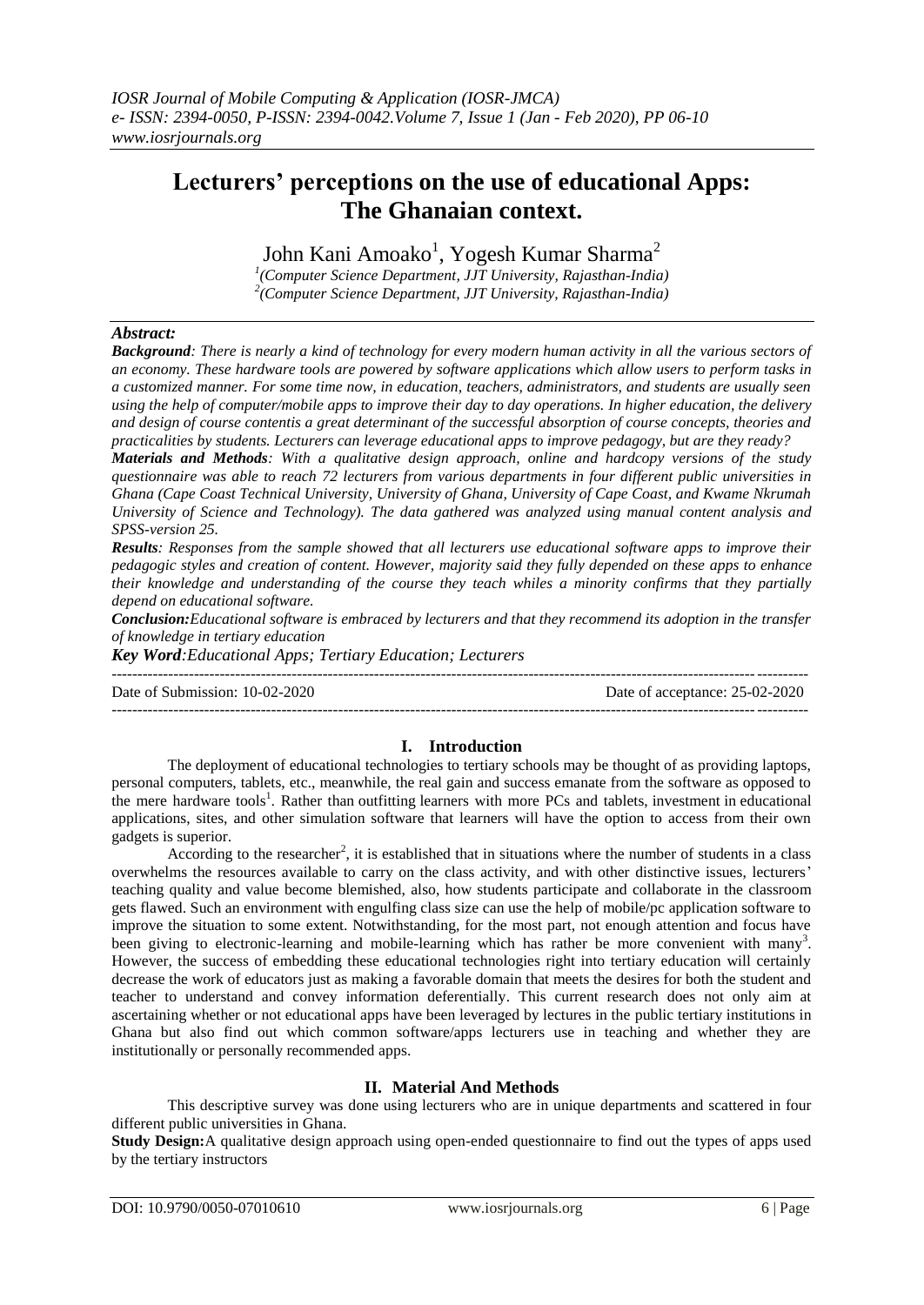**Study Location**: Three cities in three regions of Ghana, namely, Accra in the Greater Accra (University of Ghana-UG), Cape Coast in the Central region (Cape Coast Technical University-CCTU, University of Cape Coast-UCC), and Kumasi in the Ashanti region of Ghana (Kwame Nkrumah University of Science and Technology-KNUST).

## **Study Duration:**May 2019 to October 2019.

#### **Sample size:** 72

**Sample size calculation:** Thesize was drawn using the help of Taro Yamane's formula<sup>4</sup> for calculation of sample. The lecturers' population of the selected institutions are considered to be 3500. Meanwhile both the offline and online questionnaire were able to reach many but only 72 lecturers who responded to the request. **Subjects & selection method**: Various departments were visited from time to time to seek for the support of lecturers and this was based on a simple random selection method. Verbal privacy agreement not to reveal

identity of respondents was welcomed and adhered to.

## **Inclusion criteria:**

- 1. All categories of lecturers from various departments of the selected 4 universities
- 2. Two Chief Information Technology Officers were interviewed
- 3. Either sex

#### **Procedure methodology**

After being directed to the heads of department to seek for their approval to conduct such a survey, their responses were that every lecturer is independent in this situation so I should therefore to talk to the individual lecturers to seek for their support.The number of lecturers who consented were few therefore the findings of this survey is subjective and may be unique for this particular sample. Hence generalizing the results must be made with care.However, a majority out of the 72respondents rather opted for an online version with the excuse that they were very busy which may be true therefore the researcher did not hesitate to create an online version of the questionnaire.The questionnaire had 4 questions of which 3 were close-ended and 1 being an open-ended question.

#### **Statistical analysis**

The nature of the questionnaire called for the use of both statistical analysis and content analysis. Therefore, SPSS-version 25 was used mainly to generate the frequencies and percentages of the respondents' feedback on the close-ended questions, whiles a manual content analysis procedure was used to categorize and sort out the various subjective responses from the lecturers. From the categorization, data was entered into SPSS to generate a descriptive analysis with main focus on the percentages and frequencies.

## **III. Result**

Question 1)

Have you depended on any computer/mobile software/ application to improve your understanding and teaching of a particular subject/course?

Option 1 – Partially Option 2 – Fully

Option 3 – No

Table 1

| Options   | Frequency |
|-----------|-----------|
| Partially | 22        |
| Fully     | 50        |
| No        |           |

**Table 1:**Responses to the first question

In table 1, it is seen that all the lecturers somehow take advantage of educational software to achieve best results in their daily operations, although 50 (61 % out of 72) lecturers responded that they fully used educational apps to improve their knowledge and the teaching styles with which the created course content is delivered to the learners, while 22 lecturers partially depended on the use of apps to improve their academic activities. Question 2)

How did you get introduced to the educational software/applications?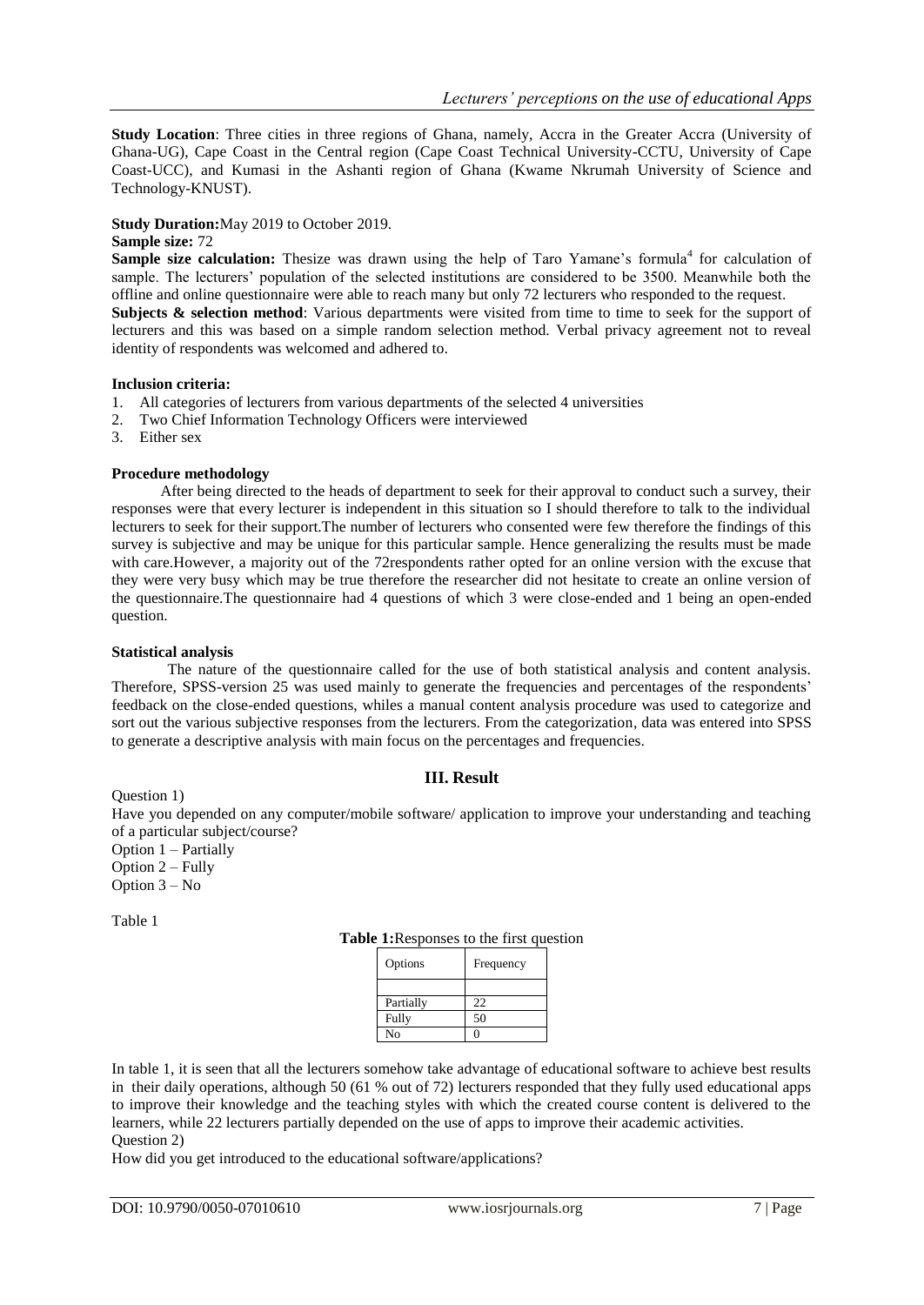

As seen in Figure 1, the 22 % of 72 lecturers who chose "Both", got to know about the apps or software they use to support teaching via the institutionand other personal means. For lecturers (56%) who selected "Personally" it means that the apps they use to improve teaching of a course was gotten through their personal means and not that of the institution. A proportion (22%) also select institutionally which means that the school itself has educational software in place and encourages their teaching staff to use.

# Question 3)

Mention the educational Computer/Mobile Application(s) or Software that you are familiar with.



Figure. 2: "Pie chart representing all the mentioned apps"

Showing in Figure 2, based on the open-end question asked, respondents mention: Mendeley, Crash course sociology, "SPSS", "STATA", Google class, Tutorial software,Statistical software, Reference software, "SAKAI", "MATLAB", "MS Office suite". These are apps that the selected sample used for the study are familiar with and use to boost their comprehension of the subject they teach.

## Question 4

Will you recommend the usage of Computer/Mobile Applications to enhance teaching and learning?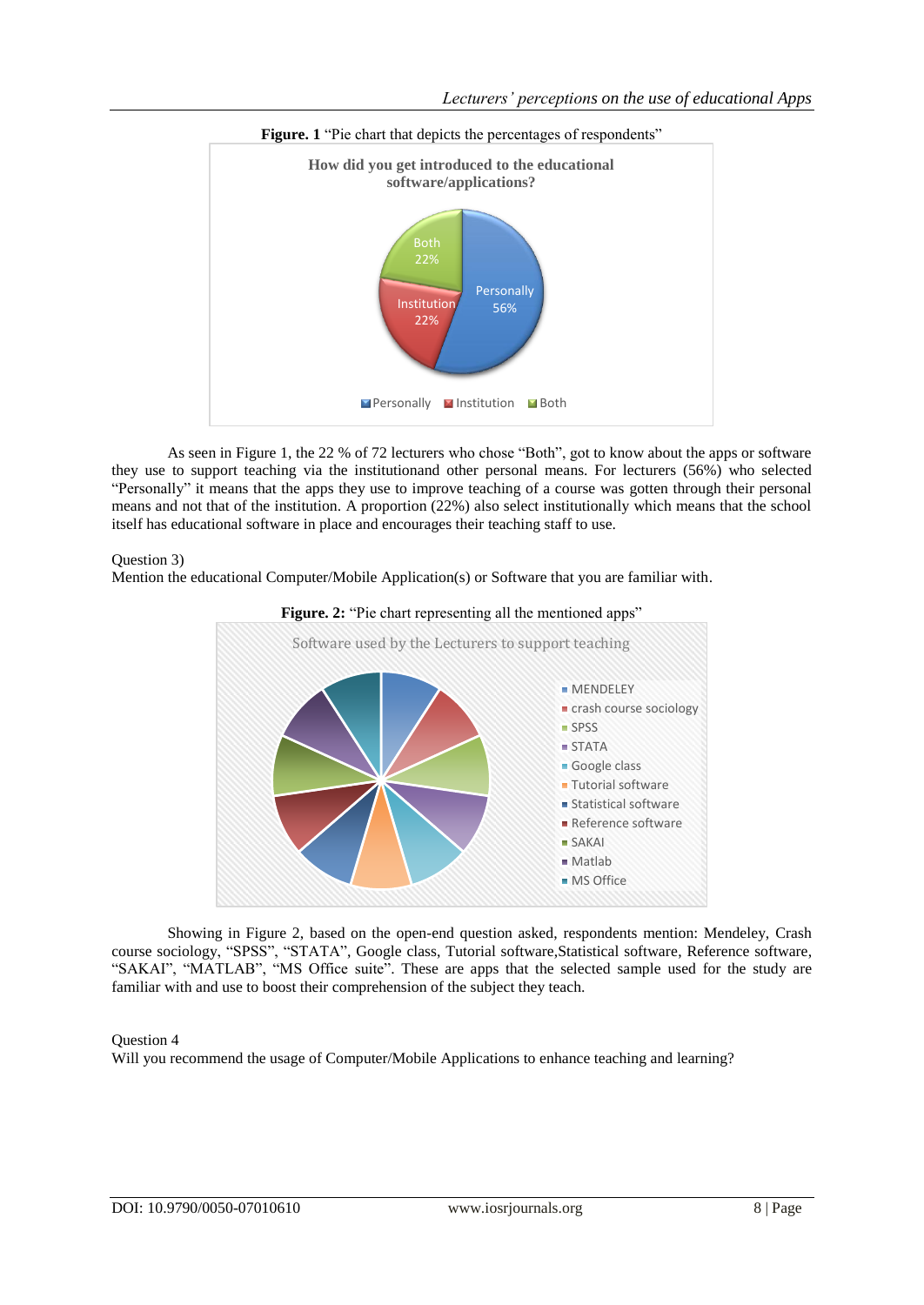

According to Figure. 3, when lecturers were asked whether they recommend Educational apps in teaching, 58 lecturers, making 81% of the total respondents said "Fully" while 14 representing 19% of the 72 responded "Partially". None of the instructors thought apps should not be used in teaching, rather, they recommend its adoption.

## **IV. Discussion**

It is difficult to believe that in spite of this modern era of information and communications systems (ICS) and ubiquitous computing, a teacher will not make use of ICT in teaching. Educational apps as suggested by the researchers<sup>5,6</sup>may be used to complement or even replace the tradition methods of teaching. This can't be speculated unless with a supporting data. Therefore, the research found out from the respondents that educational application software is blended in pedagogy and also adapted in the development of the contents of the course. A lot of research is ongoing to ascertain the best ways of integrating these educational technologies (EdTech). Majumdar<sup>7</sup>, confirms how technology has been applied in pedagogy and goes on to mention the kinds of complete shift from manual and traditional ways of transferring knowledge for instance he talks about inquiry-based learning, action based, analogue to digital resources, delivery of knowledge to exchange of knowledge, single media for the transfer of information to a multimedia channel for knowledge dissemination.

Meanwhile,Barakabitze and Mathevula<sup>8,9</sup>believes that Africa is still in the very beginner stage of integrating and fully reaping the benefits of ICT in education. Hence researchers claim<sup>10,11</sup>that all appropriate ways of encouraging others to help improve the introduction of ICT in education is highly recommended.This current study further goes on to find out how lectures come across the software they use in learning. This may be very necessary to determine if the various educational institutions are somehow supporting the EdTech course. From the study it can be said that though institutions are helping there is more room for improvement. Because it becomes much easier to be adopted by all teachers and learners if these apps are institutionally backed<sup>12,13</sup>. Notwithstanding teachers need to find out for themselves apps that can ease the delivery of their mandate to help achieve their teaching goalsas well as increase students' participation. Especially where the number of students to a teacher ratio is not favourable. Extending this, "Organization for Economic Cooperation and Development"<sup>14</sup>, confirms that governments are also trying to invest into the blending of ICT in teaching and learning. But as mentioned earlier on, the usual focus is on mostly equipping the schools with the hardware aspects and giving less attention to the software aspect, meanwhile the power of technology is achieved with the balance of both the soft and hardware parts of the computer system.

The third question of the questionnaire brings out some of the apps that are used by some lecturers. The data gathered showed that Microsoft office suite, Google services and research management tools and other apps mentioned earlier are utilized by the instructors. It is important to know that the modern student is someone who already has some form of a smart technology therefore, in as much as lecturers adopt application software for their teaching, they should encourage learners to use the mobile version of such PC applications to serve as complementary learning aid. This may help students understand in a much better way the course concepts and theories through the personalization of learning where each student can learn at their own pace and at their own knowledge level anywhere anytime.For instance, advancement in 3d simulation by using smartphone and tablets